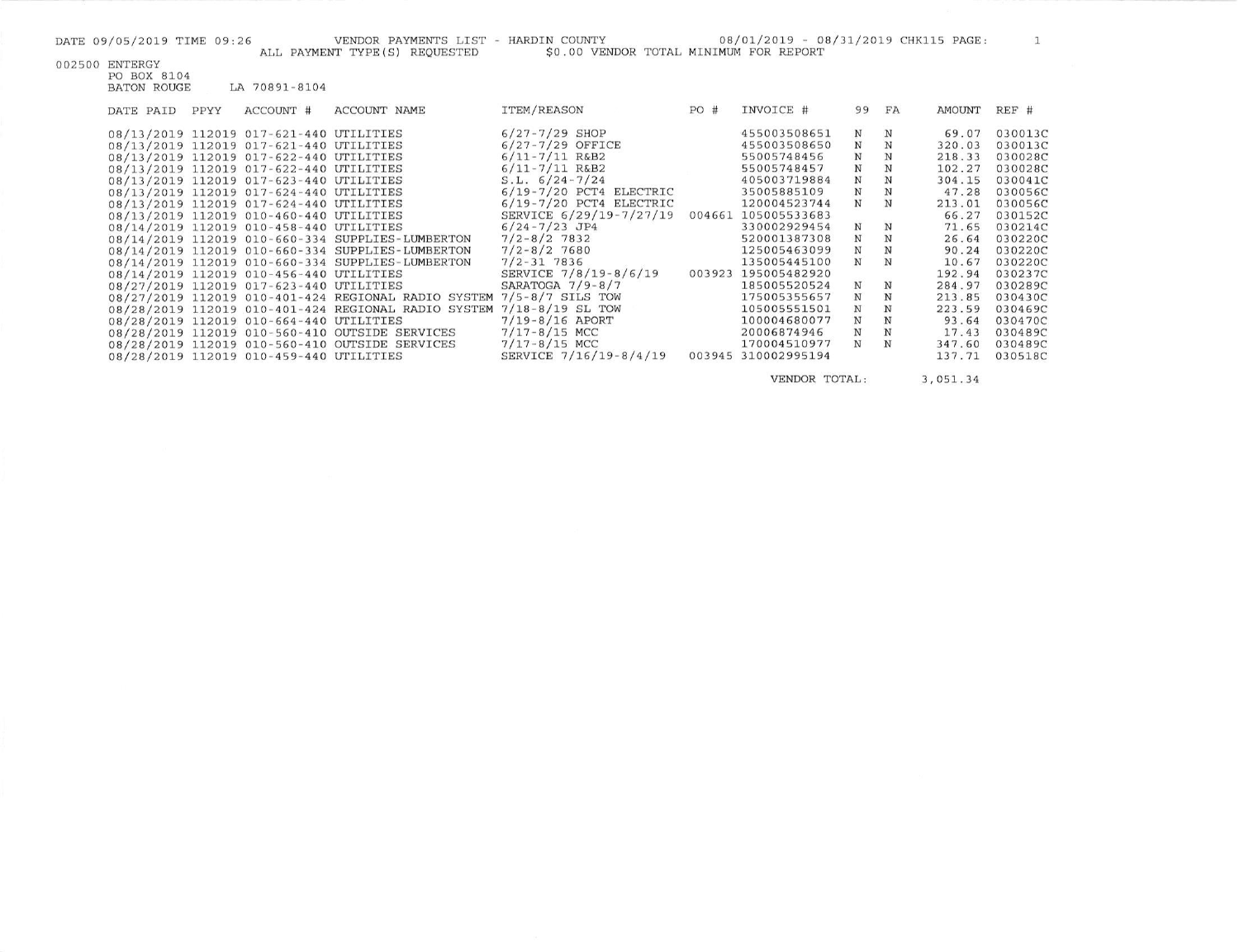| DATE 09/05/2019 TIME 09:27<br>VENDOR PAYMENTS LIST<br>ALL PAYMENT TYPE (S) REOUESTED                                                                                                                                                                                                                      | - HARDIN COUNTY                                                                                                                      |     | 08/01/2019 - 08/31/2019 CHK115 PAGE:                                                                         |                                          |                                 |                                                                      |                                                                           |  |  |
|-----------------------------------------------------------------------------------------------------------------------------------------------------------------------------------------------------------------------------------------------------------------------------------------------------------|--------------------------------------------------------------------------------------------------------------------------------------|-----|--------------------------------------------------------------------------------------------------------------|------------------------------------------|---------------------------------|----------------------------------------------------------------------|---------------------------------------------------------------------------|--|--|
| \$0.00 VENDOR TOTAL MINIMUM FOR REPORT<br>000300 CITY OF KOUNTZE<br>P O BOX 188<br>TX 77625<br>KOUNTZE                                                                                                                                                                                                    |                                                                                                                                      |     |                                                                                                              |                                          |                                 |                                                                      |                                                                           |  |  |
| ACCOUNT #<br>ACCOUNT NAME<br>PPYY<br>DATE PAID                                                                                                                                                                                                                                                            | ITEM/REASON                                                                                                                          | PO# | INVOICE #                                                                                                    | 99                                       | FA                              | AMOUNT                                                               | REF #                                                                     |  |  |
| 08/14/2019 112019 010-510-440 UTILITIES<br>08/27/2019 112019 017-622-440 UTILITIES<br>08/27/2019 112019 010-510-440 UTILITIES<br>08/27/2019 112019 010-510-440 UTILITIES<br>08/27/2019 112019 010-510-440 UTILITIES<br>08/27/2019 112019 010-510-440 UTILITIES<br>08/27/2019 112019 595-501-440 UTILITIES | $6/5 - 7/3$ CROCKER BLD<br>$7/1 - 8/1$ R&B2<br>$C/H$ 7/1-8/1<br>JAIL 7/2-8/5<br>ANNEX 7/1-8/5<br>NANNEX $7/1 - 8/1$<br>$WIC$ 7/1-8/1 |     | 04006304-070<br>03003401-080<br>05011401-080<br>05011451-080<br>05010502-080<br>04006421-080<br>04006421-080 | N<br>N<br>N<br>N<br>N<br>$_{\rm N}$<br>N | N<br>N<br>N<br>N<br>N<br>N<br>N | 83.01<br>208.69<br>2.277.39<br>4,187.61<br>270.08<br>235.02<br>13.68 | 030217C<br>030267C<br>030438C<br>030438C<br>030438C<br>030438C<br>030438C |  |  |
|                                                                                                                                                                                                                                                                                                           |                                                                                                                                      |     | VENDOR TOTAL:                                                                                                |                                          |                                 | 7,275.48                                                             |                                                                           |  |  |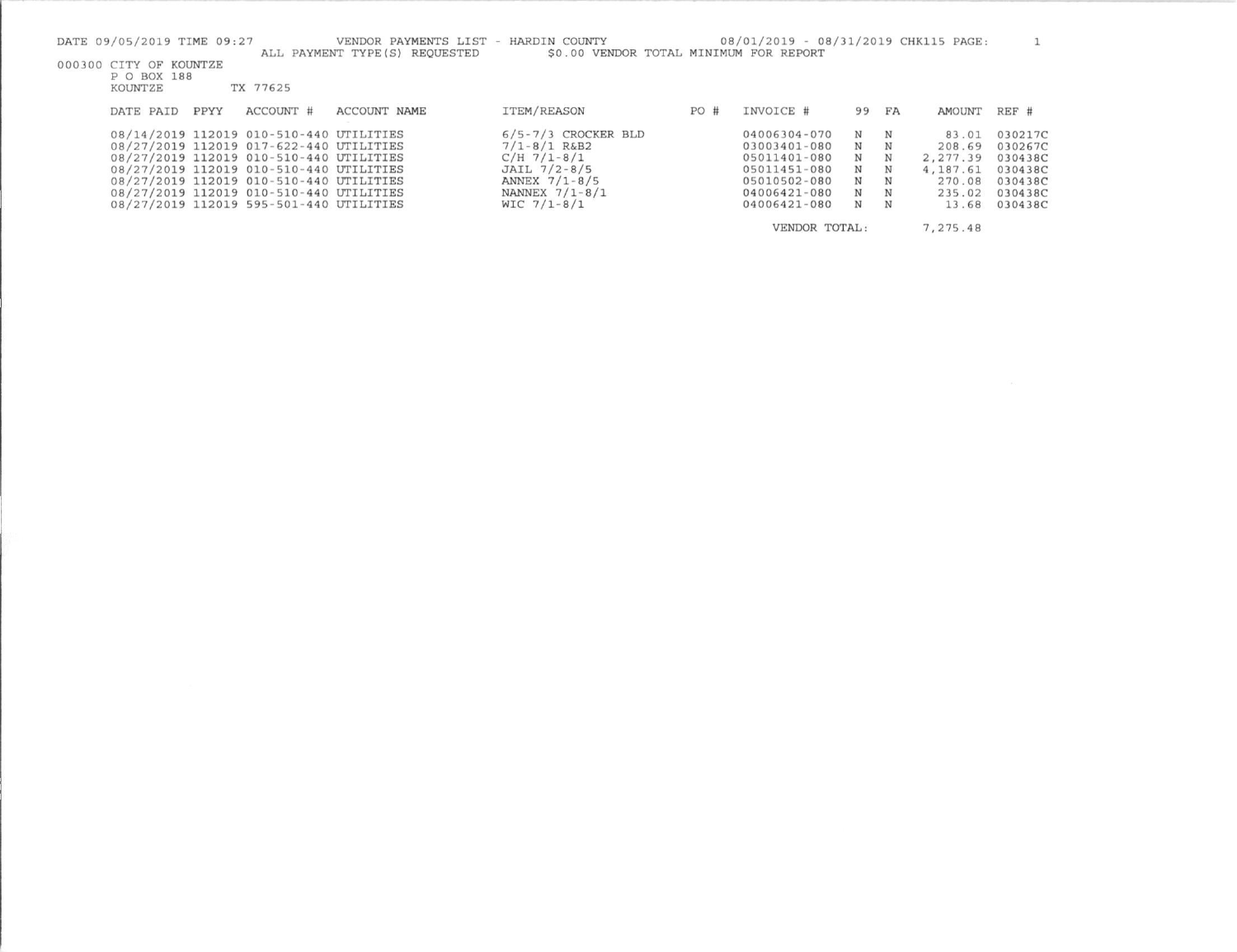| DATE 09/05/2019 TIME 09:27 |      |                                         | VENDOR PAYMENTS LIST - HARDIN COUNTY<br>ALL PAYMENT TYPE (S) REQUESTED | \$0.00 VENDOR TOTAL MINIMUM FOR REPORT |     | 08/01/2019 - 08/31/2019 CHK115 PAGE: |       |   |        |               |
|----------------------------|------|-----------------------------------------|------------------------------------------------------------------------|----------------------------------------|-----|--------------------------------------|-------|---|--------|---------------|
|                            |      | 001792 WEST HARDIN WATER SUPPLY CORP    |                                                                        |                                        |     |                                      |       |   |        |               |
| P O BOX 286<br>SARATOGA    |      | TX 77585                                |                                                                        |                                        |     |                                      |       |   |        |               |
| DATE PAID                  | PPYY | ACCOUNT #                               | ACCOUNT NAME                                                           | ITEM/REASON                            | PO# | INVOICE #                            | 99 FA |   | AMOUNT | REF #         |
|                            |      |                                         |                                                                        |                                        |     |                                      |       |   |        |               |
|                            |      | 08/13/2019 112019 017-623-440 UTILITIES |                                                                        | WATER BILL $7/17/19$                   |     | 1171-0726201                         | N     | N |        | 26.50 030049C |
|                            |      |                                         |                                                                        |                                        |     | VENDOR TOTAL:                        |       |   | 26.50  |               |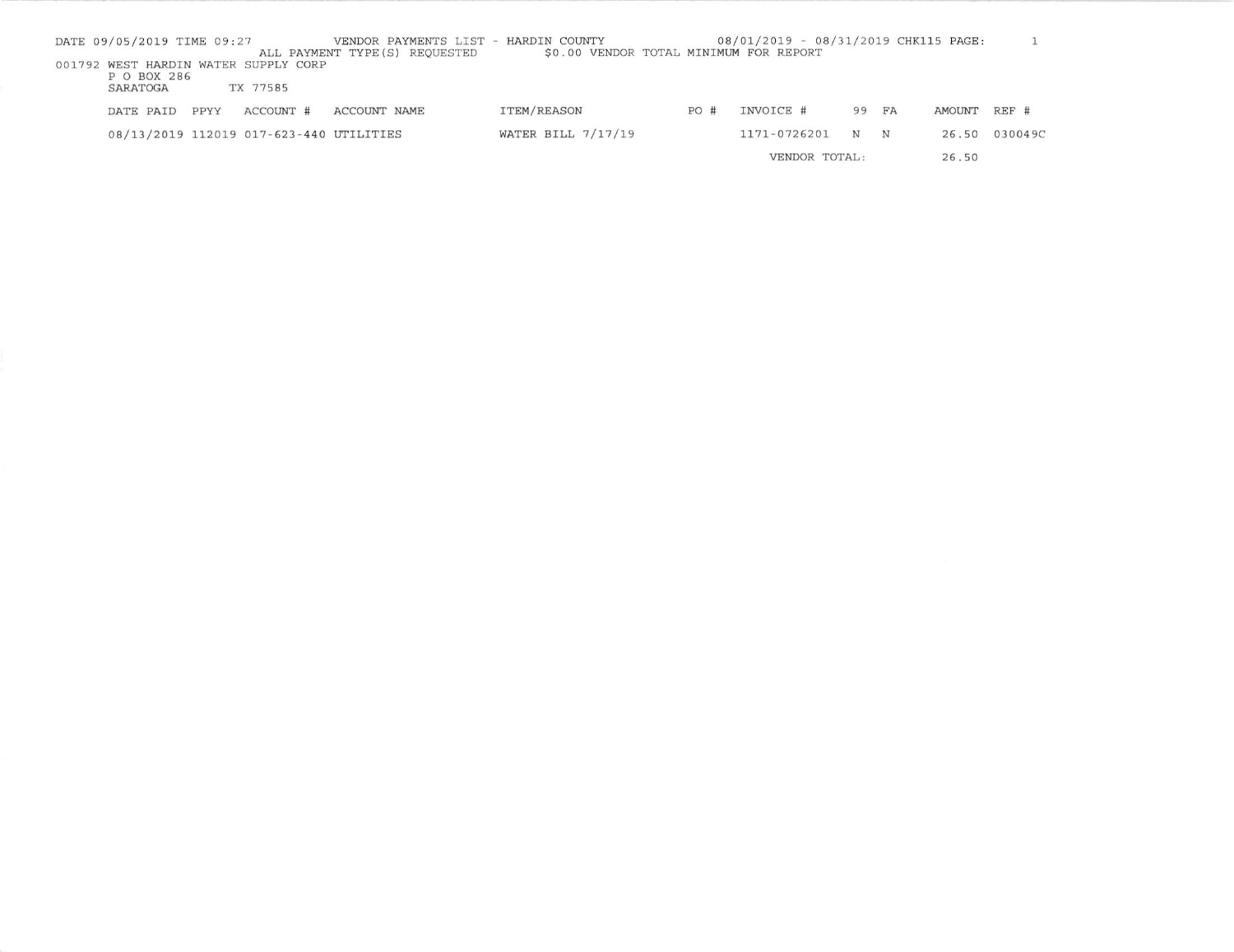|                                                                                                                               |                                       | OOSOI CITY OF SILSBEE<br>DATE 09/05/2019 TIME 09:27<br><b>SILSBEE</b><br>105 S. 3RD ST |
|-------------------------------------------------------------------------------------------------------------------------------|---------------------------------------|----------------------------------------------------------------------------------------|
|                                                                                                                               |                                       |                                                                                        |
|                                                                                                                               |                                       | <b>TX 77656</b>                                                                        |
| 08/27/2019 112019 017-622-440 UTILITIES<br>28/28/2019 112019 017-621-440 UTILITIES<br>08/28/2019 112019 017-621-440 UTILITIES | DATE PAID PPYY ACCOUNT # ACCOUNT NAME | ALL PAYMENT TYPE (S) REQUESTED<br>VENDOR PAYMENTS LIST - HARDIN COUNTY                 |
| 6/26-7/30 R&B2<br>7/9-8/13 SHOP<br>7/9-8/13 SHOP                                                                              | <b>ITEM/REASON</b>                    | MUMININ TULY LOTER MININUM                                                             |
|                                                                                                                               |                                       |                                                                                        |
|                                                                                                                               | # Od                                  | /80                                                                                    |
| 040880001-07<br>160670001-08<br>160650001-08                                                                                  |                                       | 01/2019 - 08/31/2019 CHK115 PAGE<br>FOR REPORT                                         |
|                                                                                                                               | 66                                    |                                                                                        |
|                                                                                                                               | AH                                    |                                                                                        |
| 32.50<br>16.25<br>114.10                                                                                                      | <b>TWOOMA</b>                         |                                                                                        |
| 030486C<br>030486C<br>0302680                                                                                                 | REF                                   | $\mapsto$                                                                              |

VENDOR TOTAL:

162.85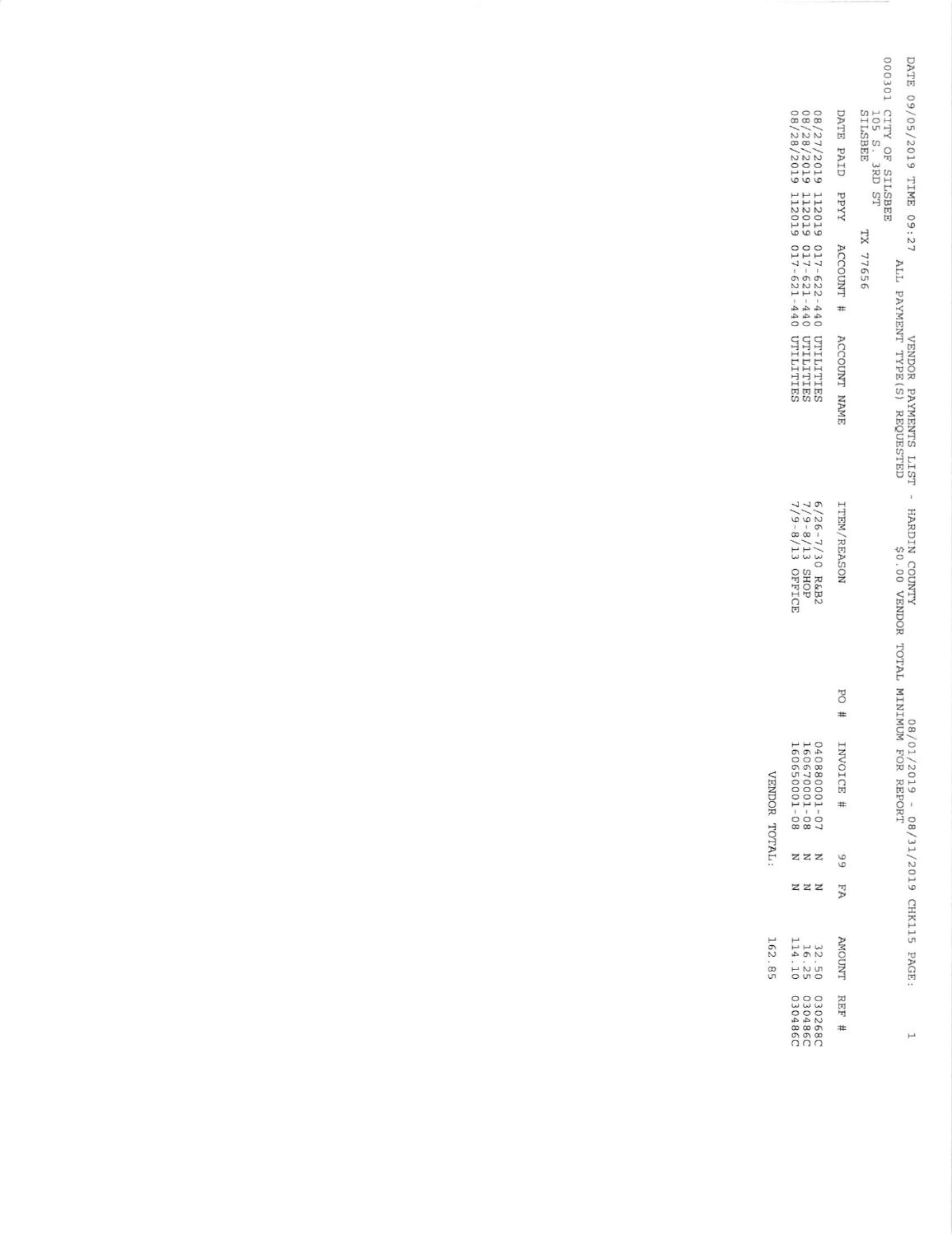| DATE 09/05/2019 TIME 09:27                       |      |                                         | VENDOR PAYMENTS LIST - HARDIN COUNTY<br>ALL PAYMENT TYPE (S) REOUESTED | \$0.00 VENDOR TOTAL MINIMUM FOR REPORT |     | 08/01/2019 - 08/31/2019 CHK115 PAGE: |        |        |                |                    |
|--------------------------------------------------|------|-----------------------------------------|------------------------------------------------------------------------|----------------------------------------|-----|--------------------------------------|--------|--------|----------------|--------------------|
| 001126 LUMBERTON MUD<br>PO BOX 8065<br>LUMBERTON |      | TX 77657                                |                                                                        |                                        |     |                                      |        |        |                |                    |
| DATE PAID                                        | PPYY | ACCOUNT #                               | ACCOUNT NAME                                                           | ITEM/REASON                            | PO# | INVOICE #                            | 99     | FA     | AMOUNT         | $REF$ #            |
|                                                  |      | 08/28/2019 112019 017-624-440 UTILITIES | 08/14/2019 112019 010-660-334 SUPPLIES-LUMBERTON                       | $7/1 - 8/1$ CONCES<br>R&B4 7/10-8/12   |     | 02161507-080<br>13191000/081         | N<br>N | N<br>N | 27.64<br>76.86 | 030225C<br>030498C |
|                                                  |      |                                         |                                                                        |                                        |     | VENDOR TOTAL:                        |        |        | 104.50         |                    |